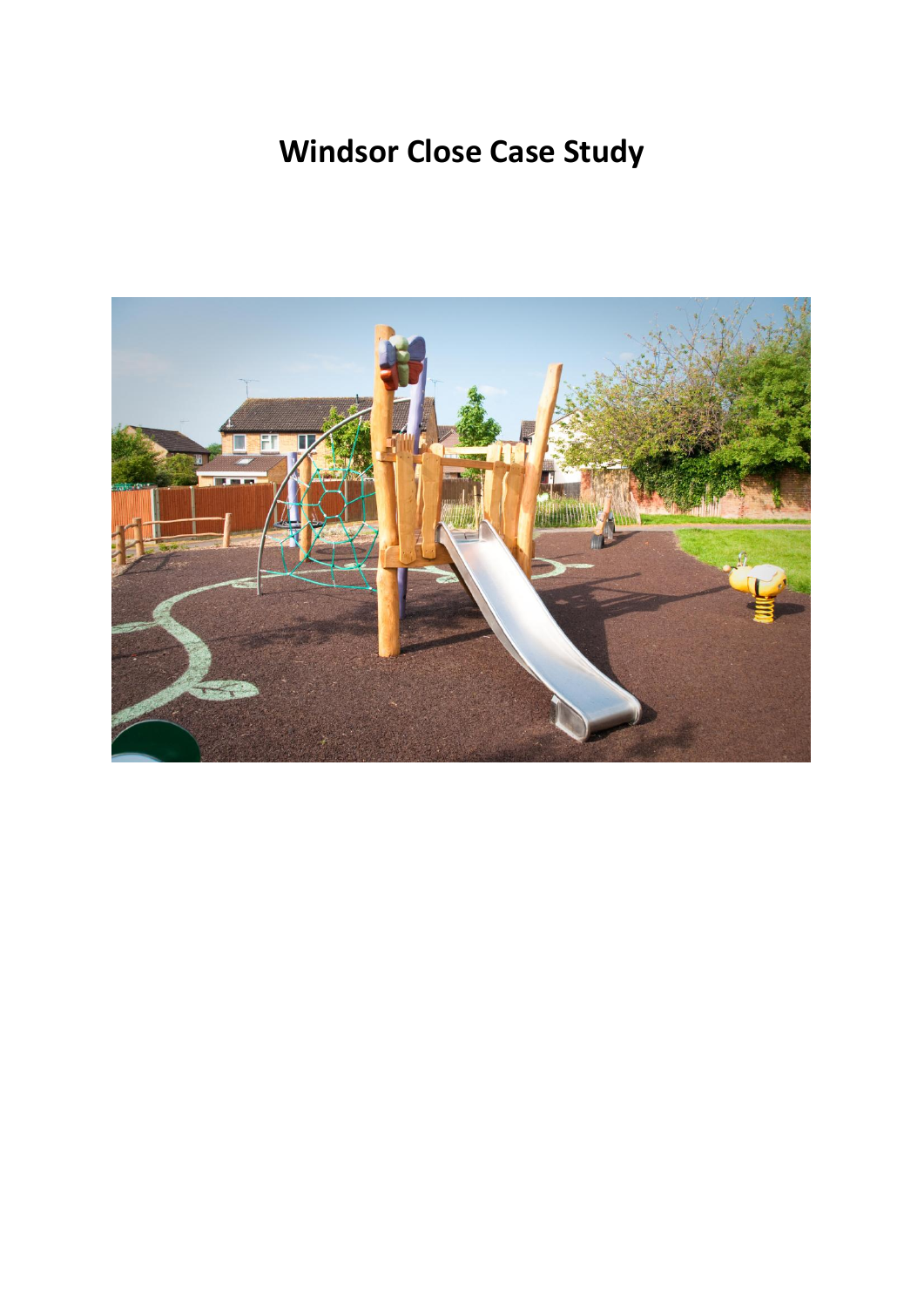

**ROBINIA TIMBER SUPPLIERS & PLAY EQUIPMENT MANUFACTURER** 



**Case Study Title:** Play Area Improvements at Windsor Close, Southwater for Horsham DC

**Client:** Deborah Mallard (Projects Officer)

- Horsham District Council - Parkside, Chart Way, Horsham, West Sussex. RH12 1RL

**Location:** The Play Area, Windsor Close, Southwater, West Sussex. RX13 9XH

**Budget:** £23k

## **Description:**

A small play area within a housing area in Southwater underwent a gradual metamorphosis into a beautiful butterfly garden to provide imaginative play opportunities for families with young children.

New life is being breathed into the pocket open space at Windsor Close in Southwater with the installation of innovative play equipment. Specially designed for 1-8 year old children and to reflect the butterfly theme, the features included a slide and climbing net, see-saw, bee springer and cradle nest swing.

Special care was taken to select plants which attract butterflies and a new small wildflower meadow provides an attractive burst of colour in the spring/summer season and provides a nectar source for butterflies.

Since young children enjoy the whole of this green space, new signs ask dog walkers to keep their dogs on a lead when walking through the area.

Playsafe Playgrounds successfully tendered and was awarded the contract for the project with their proposal of individually designed Hardwood Robinia Timber Play Equipment (BS EN 1176 Standard), this in conjunction with a number of third party, items of furniture.

The Playsafe Playgrounds equipment manufactured by Dylan Group included:

- Single Robinia Timber Tower Unit with the following features stainless steel slide, climbing ramp with hardwood grips, spiders web steel core rope with stainless steel frame, hand carved stained butterfly
- Robinia Timber Toddler Nest Swing
- Robinia Timber Seesaw
- Hand carved Oak Stained Bee Springer complete with rope antenna

The rubber surfacing used for the project was Playsafe Playgrounds fully tested (BS EN 1177) and certified Safamulch Safety Surfacing.

The Play Equipment for the project was manufactured by the Dylan Group and fabricated in their workshops in West Sussex by a professional team of highly skilled craftsmen using hardwood timber (specially selected and graded Robinia Timber from Eastern Europe) complete with Stainless Steel fixings and fittings.

On completion, the pre-assembled play equipment was delivered directly to site and installed by the Playsafe Playgrounds installation team.